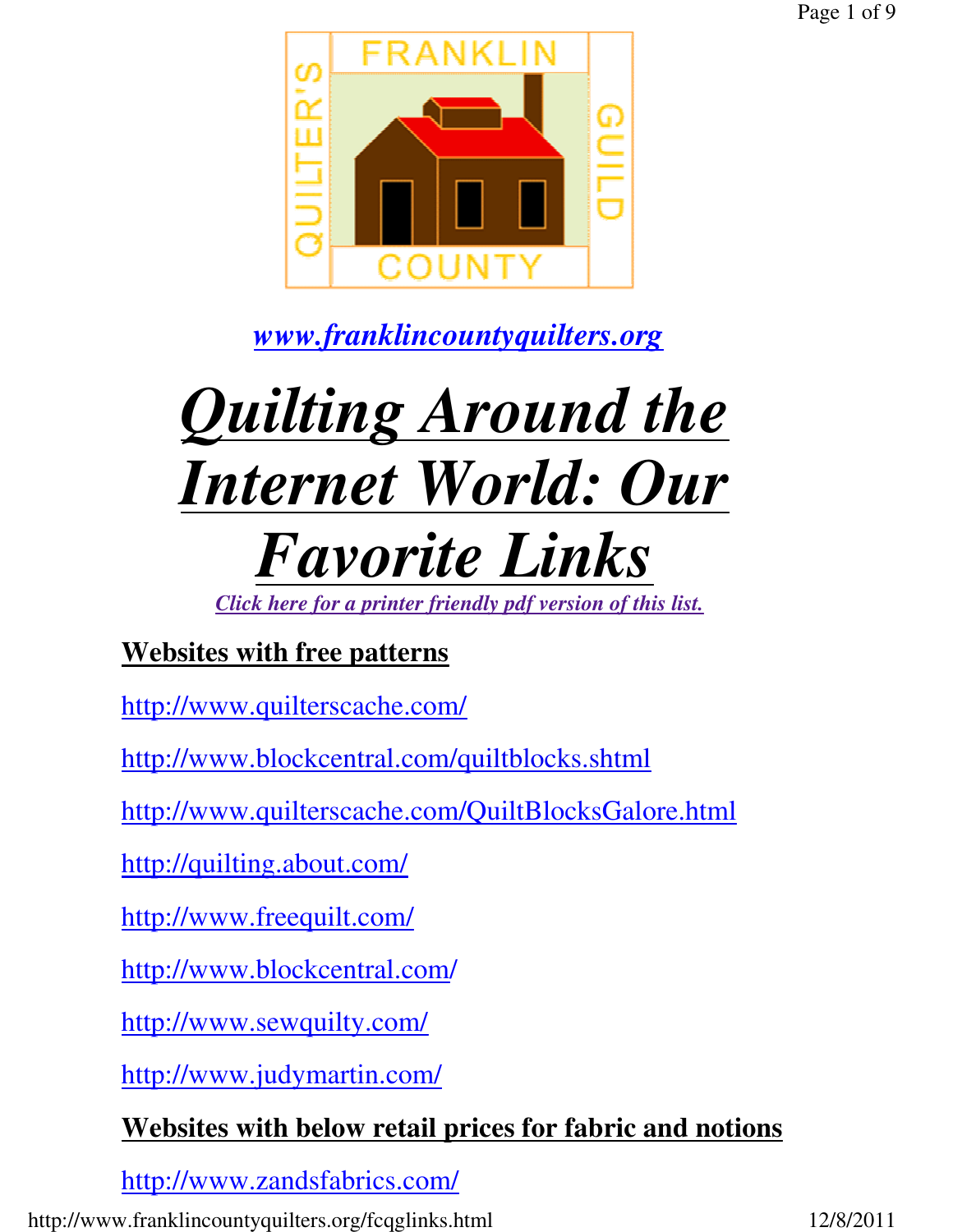http://www.thethriftyneedle.com/

http://www.bighornquilts.com/

http://www.dutchlandquilts.com/store/textlist2col.asp?id=51

http://www.theoldcountrystore.com/fabrics/

# **Websites with quilting tips**

http://www.dianegaudynski.net/

http://www.blockcentral.com/tips.shtml

http://www.quiltaholics.com/tips.htm

http://www.jinnybeyer.com/quilttips/index.cfm

http://quiltbug.com/articles/learn.htm

http://www.bellaonline.com/subjects/2876.asp

http://www.suzannesquilts.com/tips.htm

http://www.getcreativeshow.com/seminars/quilt-tips.htm

## **Websites with general quilting information**

http://quilting.about.com/

http://www.allpeoplequilt.com/

http://www.victorianaquiltdesigns.com

## **Websites for well-known quilters**

Alex Anderson: http://www.alexandersonquilts.com/

Alex Anderson & Ricky Tims: http://www.thequiltshow.com/

Charlotte Angotti: http://www.charlotteangotti.com/

Jinny Beyer: http://www.jinnybeyer.com/ http://www.franklincountyquilters.org/fcqglinks.html 12/8/2011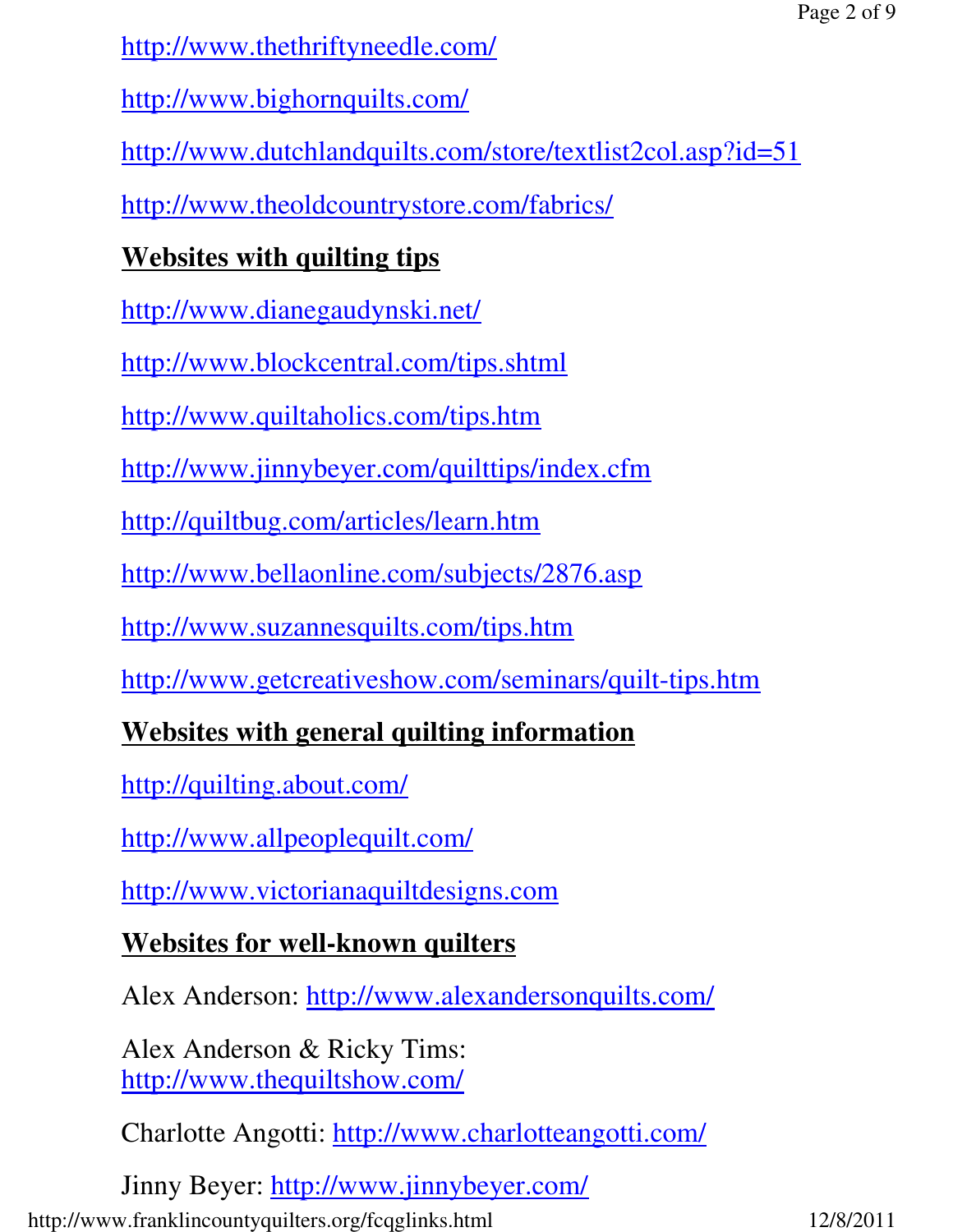Eleanor Burns: http://www.quiltinaday.com/

Debbie Caffrey: http://www.debbiescreativemoments.com/

Karen Combs: http://www.karencombs.com/

Joe Cunningham: http://www.joethequilter.com/joethequilter/Welcome.html

Kim Diehl: http://www.kimdiehl.com/

Mimi Dietrich: http://www.mimidietrich.com/

Carol Doak: http://www.caroldoak.com/

Kris Driessen: http://www.quiltbus.com/default.htm

John Flynn: http://www.flynnquilt.com/

Marianne Fons & Liz Porter: http://www.fonsandporter.com/

Christine Fries-Ureel: http://www.loveabideth.com/

Anne Gallo & Susan Raban: http://www.yankeequilts.com/

Diane Gaudynski: http://www.dianegaudynski.net/

Harriet Hargrave: http://www.harriethargrave.com/

Gwen Marston: http://www.gwenmarston.com/

Judy Martin: http://www.judymartin.com/

Marsha McCloskey: http://www.marshamccloskey.com/

Karen McTavish: http://www.designerquilts.com/

Sue Nickels: http://www.sue-nickels.com/

Froncie Quinn: http://hooplapatterns.com/

Bethany Reynolds: http://www.bethanyreynolds.com/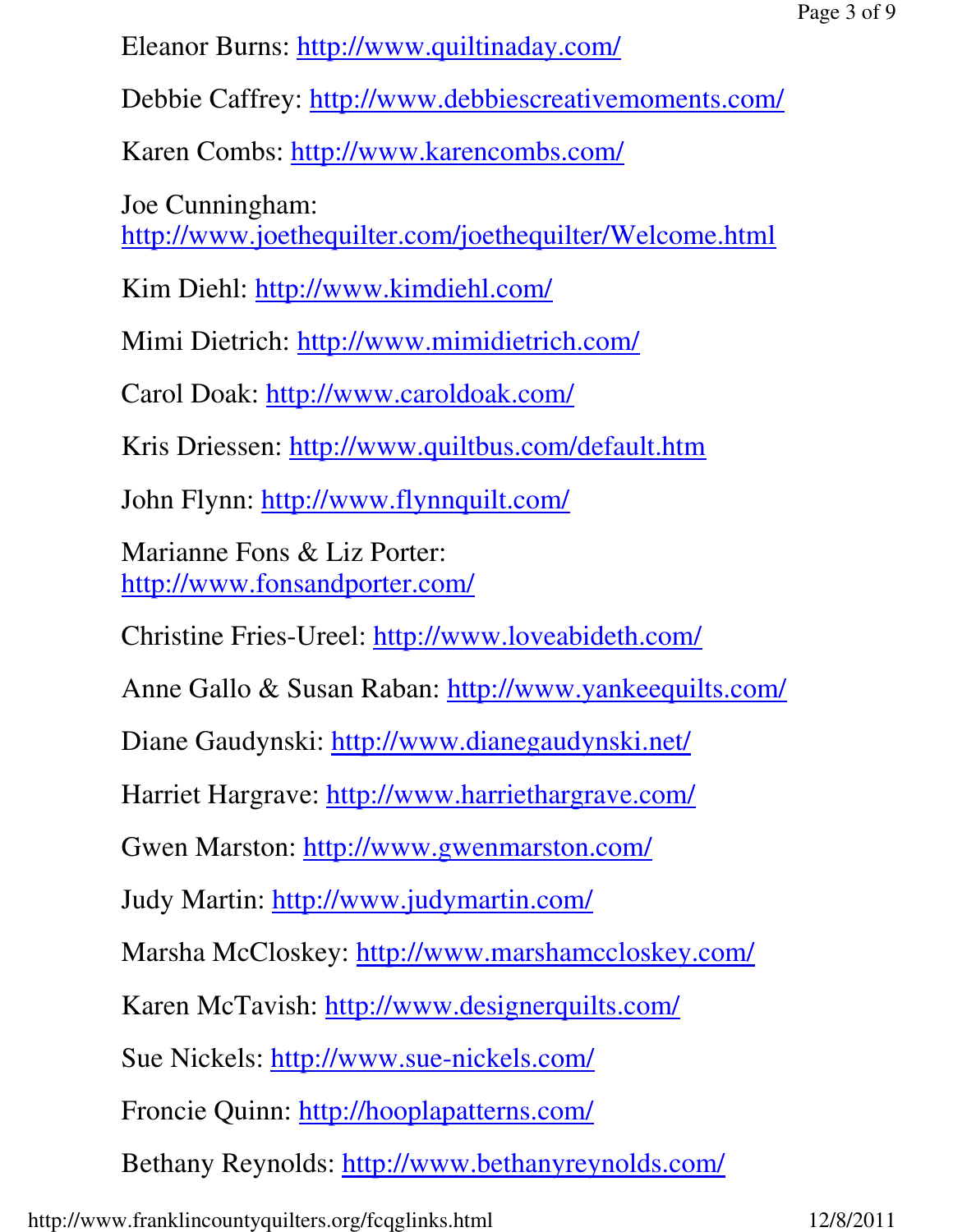Sharon Schamber: http://www.sharonschamber.com/

Anita Shackelford: http://www.anitashackelford.com/

Joan Shay: http://petalplay.com/eshop/

George & Virginia Siciliano: http://www.georgesiciliano.com/

Elly Sienkiewicz: http://www.ellysienkiewicz.com/

Sharon Stroud: http://www.sharonstroud.com/

Ricky Tims: http://www.rickytims.com/

Deb Tucker: http://www.studio180design.net/

Laura Wasilowski: http://www.artfabrik.com/

## **Websites with large fabric and notions selection**

http://www.quilterswarehouse.com/

http://www.fabric.com/

http://www.bighornquilts.com/

http://www.keepsakequilting.com/

http://www.hancocks-paducah.com/

http://www.equilter.com/

http://www.vintageandvogue.com/

## **Website for online quilting classes or video classes**

http://www.quiltuniversity.com/

http://www.thequiltshow.com/

http://www.qnntv.com/

http://www.quilterstv.com/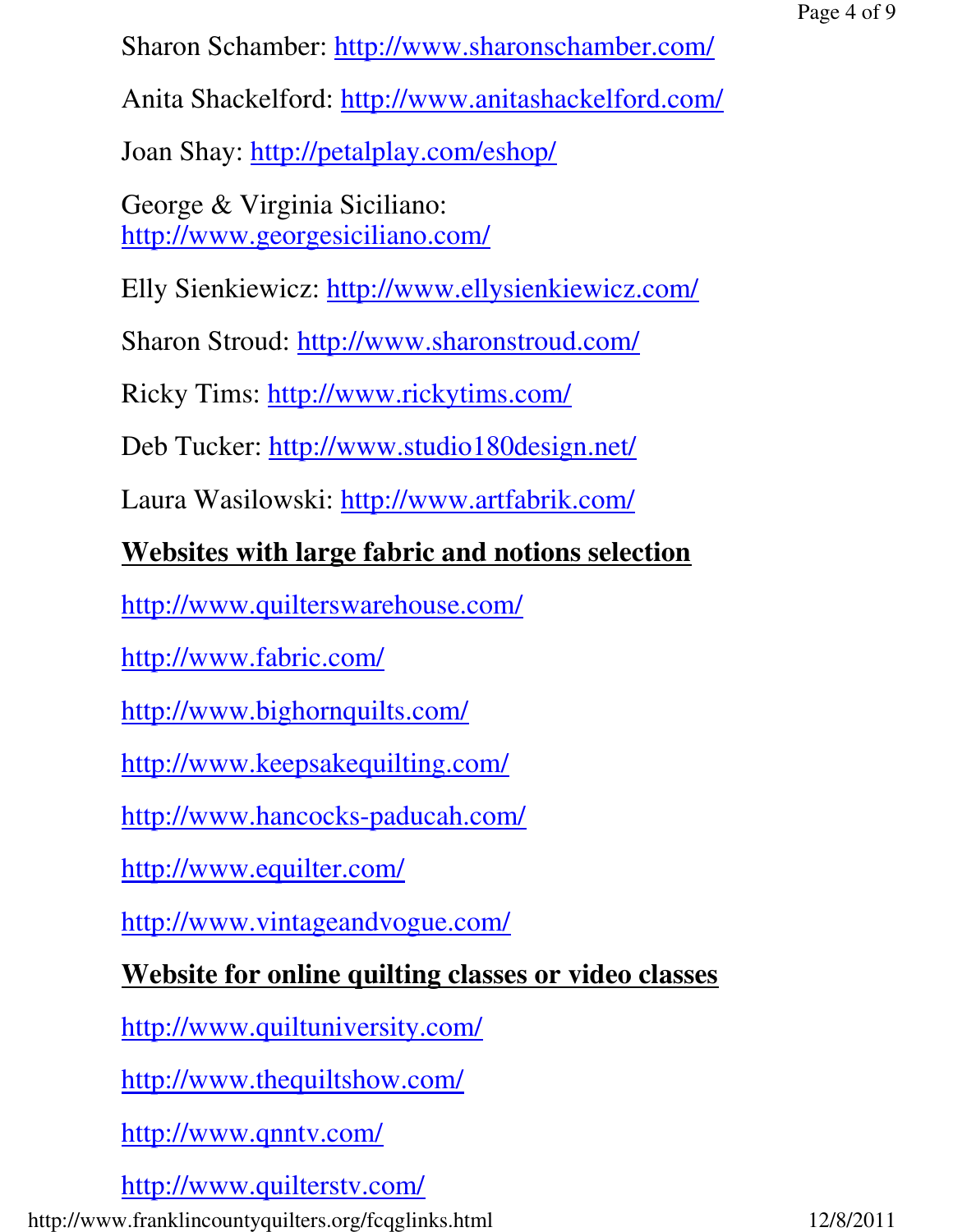## **Websites offering workshops or retreats**

http://www.threadsgalore.com/

http://www.thunderbaygolf.com/quilters--scrapbookretreats-14/

http://www.thepatchworkpearl.com/

http://www.gwenmarston.com/

http://www.fletcherfarm.org/

http://www.quiltinginvermont.com/

#### **Websites for regional quilt conferences, seminars, festivals offering classes**

http://www.aquiltersgathering.com/

http://www.canadianquilter.com/

http://www.lowellquiltfestival.org/

http://www.mainequilts.org/

http://www.mqxshow.com/MQX/Home/index.cfm

http://www.quiltingbythelake.com/

http://www.vqf.org/

## **Websites for some local and regional quilt shops**

A Quilter's Garden, Montpelier, VT: http://www.aquiltersgarden.net/

Country Thyme Vermont, Derby, VT: http://www.countrythymevermont.com/

Country Treasures, Chester, VT: http://www.vermontquilting.com/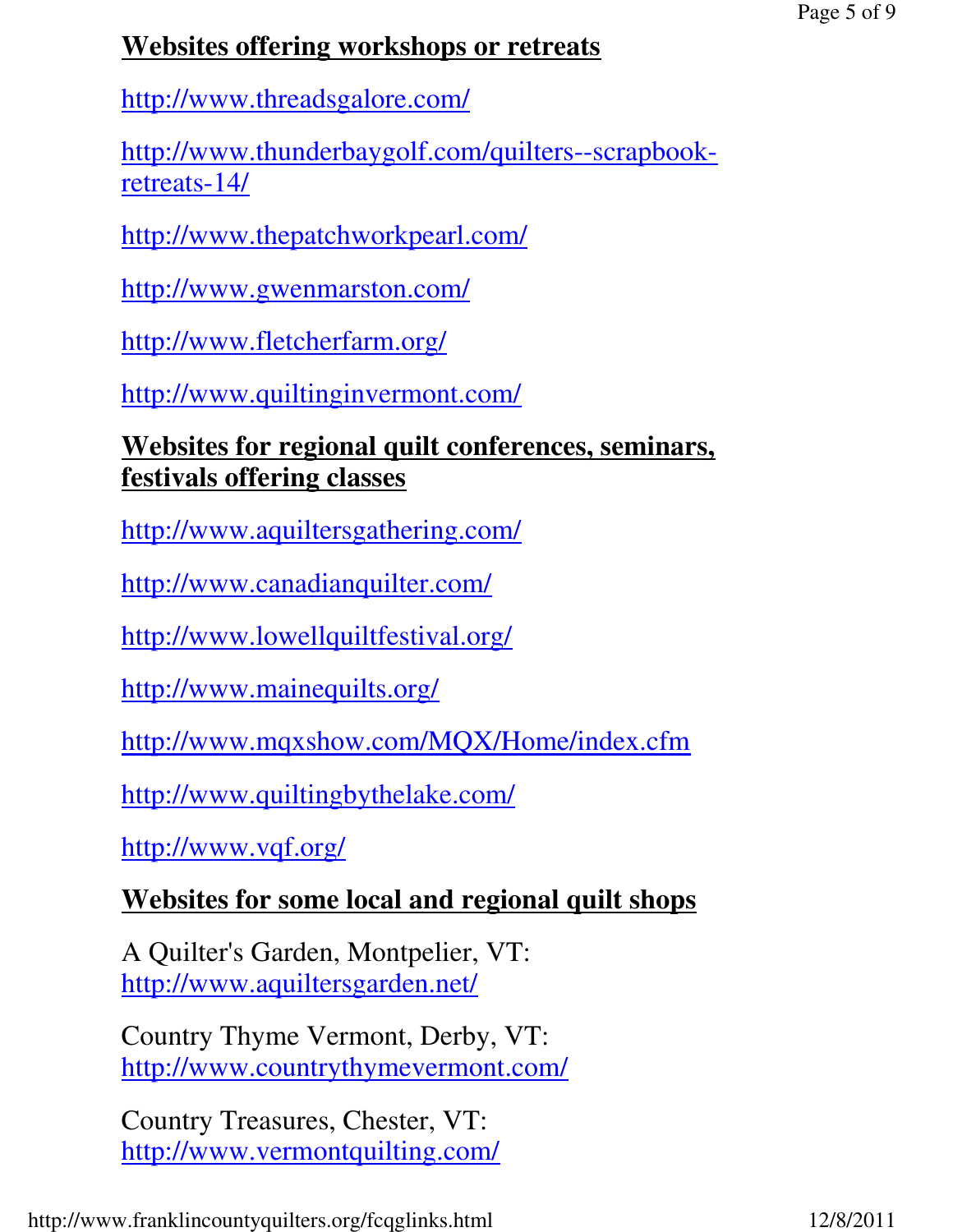Cowles Quilting, St Albans, VT: http://www.cowlesquilting.com/

Fibre Junction, Rouses Point, NY: http://www.fibrejunction.com

Garden of Stitches, Bethel, VT: http://www.thegardenofstitches.com/

Keepsake Quilting, NH: http://www.keepsakequilting.com/

Knits & Bolts, New Haven, VT: http://www.knitsandbolts.com/

Mad River Quilting, Waitsfield, VT: http://www.madriverquilting.com/

Quilted Threads, Henniker, NH: http://www.quiltedthreads.com/

Sew Many Treasures, Williston, VT: http://sewmanytreasuresvt.com/

Sunshine Carousel, Grantham, NH: http://www.scqs.com/

The Quilters' Corner, Middlebury, VT: http://www.middleburysewnvac.com/

Waterwheel House Quilt Shop, Londonderry, VT: http://www.waterwheelhouse.typepad.com/

Yankee Pride, Essex Jct, VT: http://www.yankeepridequilts.com/

#### **Website listing quilting instructors**

http://www.quiltprofessionals.com/teacher.htm

## **Websites for national quilting organizations:**

American Quilters Society (AQS): http://www.americanquilter.com/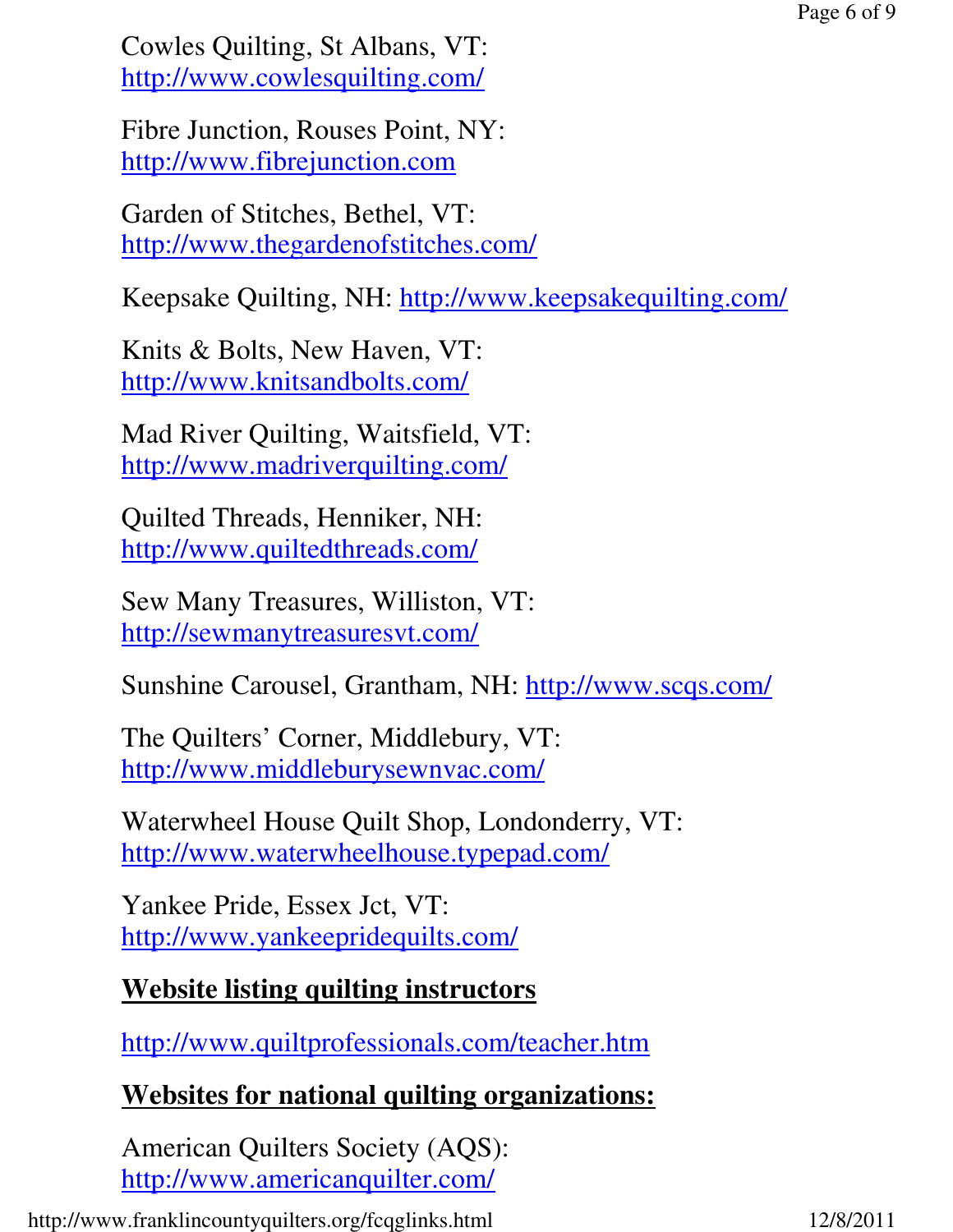Baltimore Appliqué Society: http://www.baltimoreapplique.com/

National Quilting Association: http://www.nqaquilts.org/

International Quilt Association: http://www.quilts.org/home.html

The Appliqué Society: http://www.theappliquesociety.org/

Canadian Quilters' Association: http://www.canadianquilter.com/

#### **Websites for quilt museums**

International Quilt Study Center & Museum: http://quiltstudy.org/

La Conner Quilt & Textile Museum: http://www.laconnerquilts.com/

Lancaster Quilt & Textile Museum: http://www.quiltandtextilemuseum.com/

New England Quilt Museum: http://www.nequiltmuseum.org/

Rocky Mountain Quilt Museum: http://www.rmqm.org/

San Jose Museum of Quilts & Textiles: http://www.sjquiltmuseum.org/

Shelburne Museum: http://shelburnemuseum.org/collections/quilts/

The National Quilt Museum: http://www.quiltmuseum.org/

The People's Place Quilt Museum: http://www.ppquiltmuseum.com/

Virginia Quilt Museum: http://www.vaquiltmuseum.org/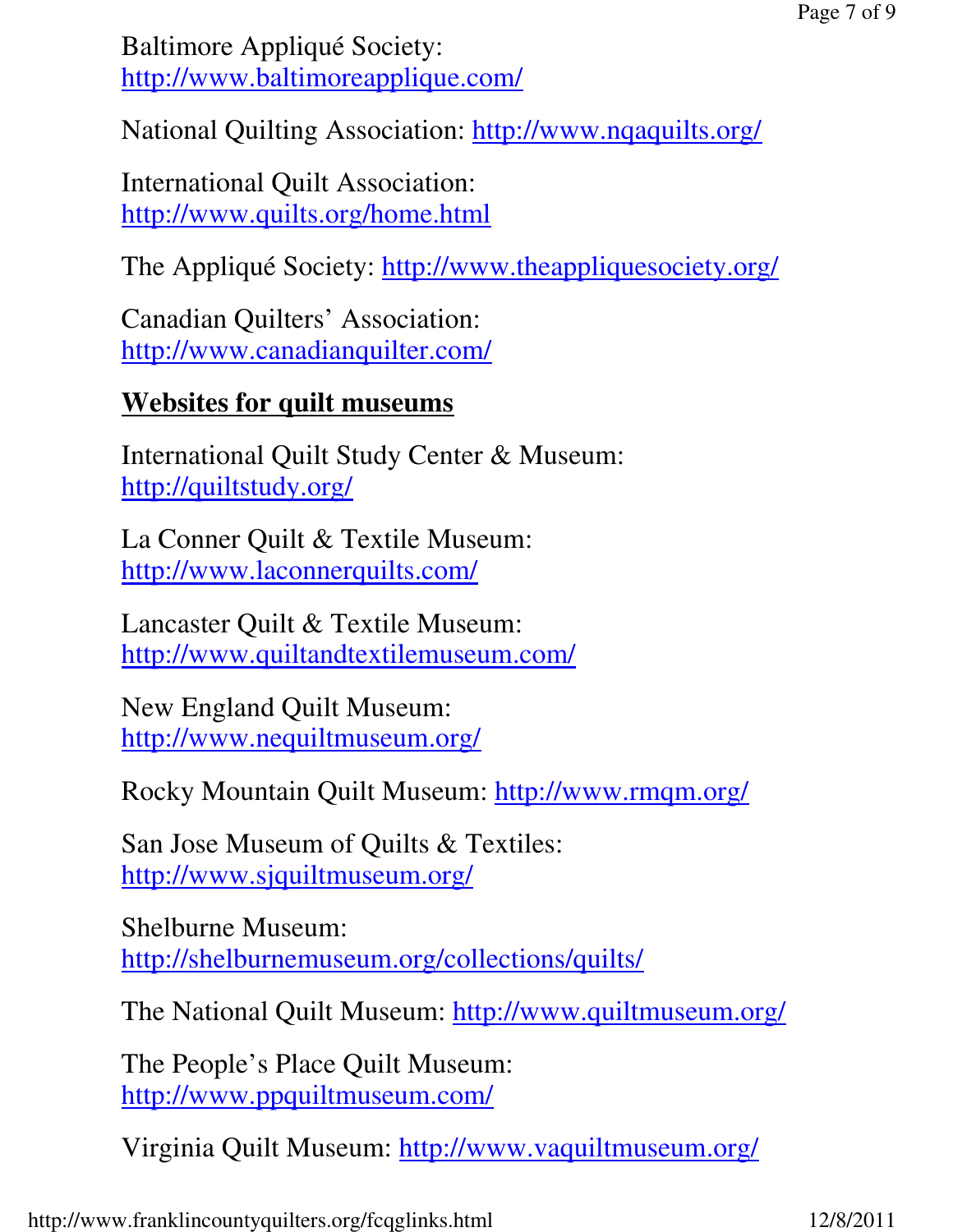Wisconsin Museum of Quilts & Fiber Arts: http://www.wiquiltmuseum.com/

## **Websites for fabric companies**

http://www.aenathan.com/

http://www.ahfabrics.com/

http://www.andoverfabrics.com/

http://www.baumtextile.com/index.shtml

http://www.benartex.com/

http://www.blankquilting.com/

http://www.cranstonvillage.com/

http://www.freespiritfabric.com/

http://www.hoffmanfabrics.com/

http://www.inthebeginningfabrics.com/

http://www.konabay.com/

http://www.makoweruk.com/

http://www.marcusbrothers.com/

http://www.maywoodstudio.com/

http://www.michaelmillerfabrics.com/

http://www.modafabrics.com/

http://www.northcott.net/

http://www.pbtex.com/

http://www.redroosterfabrics.com/

http://rjrfabrics.com/